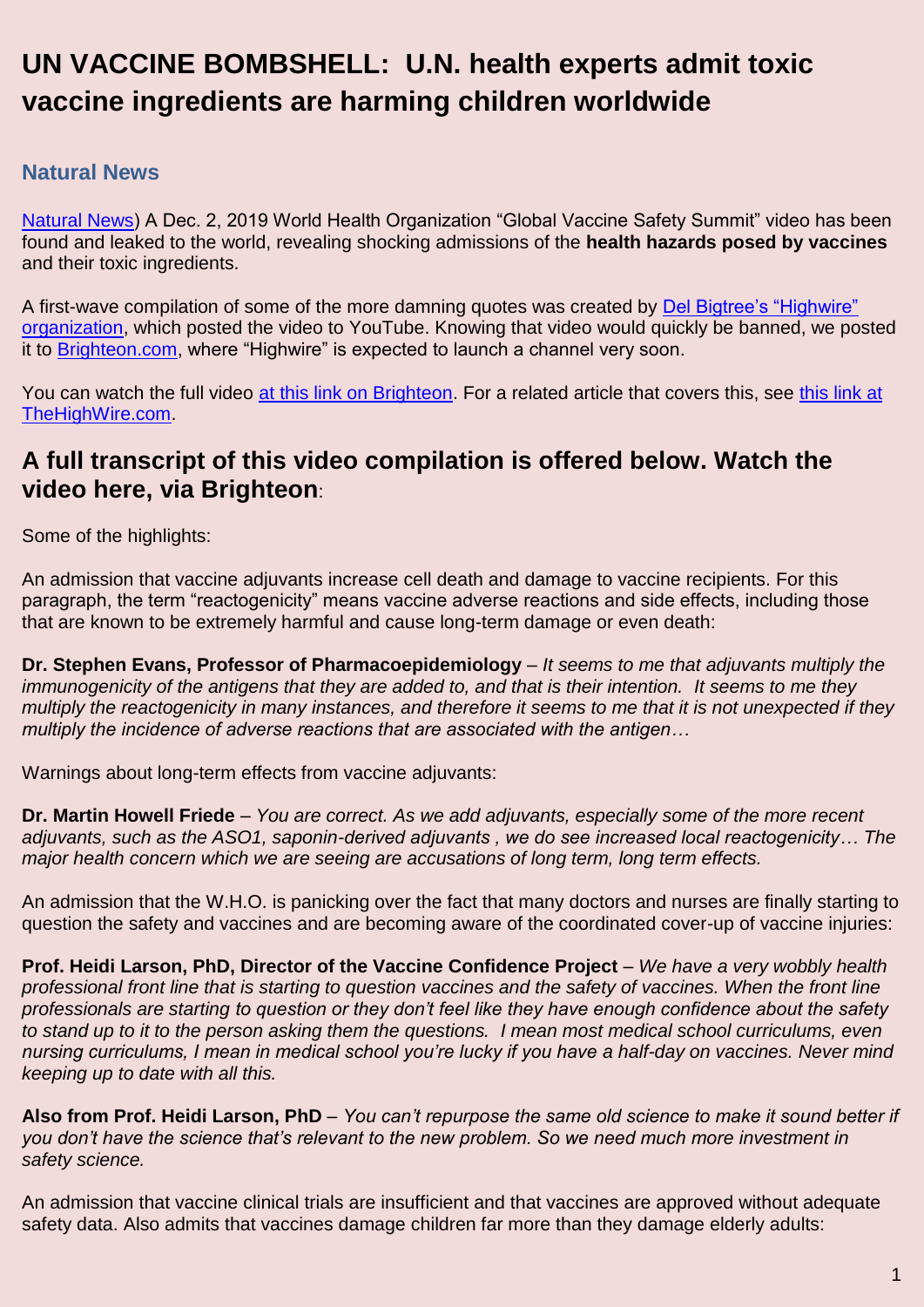**Dr. Marion Gruber – Director, Office of Vaccines Research and Review Center for Biologics Evaluation and Research. FDA** – *And again as you mentioned pre-licensure clinical trials may not be powered enough. It's also the subject population that you administer the adjuvant to because we've seen data presented to us where an adjuvant, a particular adjuvant added to a vaccine antigen did really nothing when administered to a certain population and usually the elderly, you know, compared to administering the same formulation to younger age strata.*

A warning about the lack of vaccine safety monitoring systems around the world:

**Dr. Soumya Swaminathan, M.D., Chief Scientist, W.H.O., Pediatrician** – *I think we cannot overemphasize the fact that we really don't havevery good safety monitoring systems in many countries, and this adds to the miscommunication and the misapprehensions because we're not able to give clear-cut answers when people ask questions about the deaths that have occurred due to a particular vaccine…*

Here's an admission that viral fragments don't work as promised by immunization theory and that it's the adjuvants which are responsible for the inflammatory response to vaccines. In other words, vaccine science as described by the vaccine establishment, is quackery:

**Dr. Martin Howell Friede, Coordinator, Initiative for Vaccine Research, W.H.O.** – *Without adjuvants, we are not going to have the next generation of vaccines. And many of the vaccines that we do have, ranging from tetanus through to HPV require adjuvants in order for them to work. We do not add adjuvants to vaccines because we want to do so.*

An admission that vaccine safety tracking systems don't even exist and that efforts to build such systems are only just beginning:

**Dr. Robert Chen, M.D. – Scientific Director, Brighton Collaboration** – *[W]e're really only in the beginning of the era of large data sets where hopefully you could start to kind of harmonize the databases for multiple studies. And there's actually an initiative underway… Helen there may want to comment on it to try to get more national vaccine safety database linked together so we could start to answer these types of questions that you just raised.*

CAUGHT ON CAMERA: W.H.O Scientists Question Safety Of Vaccines

#### **Prof. Heidi Larson, PhD, Anthropologist, Director of the Vaccine Confidence Project**

There's a lot of safety science that's needed, and without the good science, we can't have good communication. Although I'm talking about all these other contextual issues, and communication issues it absolutely needs the science as the backbone. You can't repurpose the same old science to make it sound better if you don't have the science that's relevant to the new problem. So we need much more investment in safety science.

#### **Dr. Soumya Swaminathan, M.D., Chief Scientist, W.H.O., Pediatrician**

I think we cannot overemphasize the fact that we really don't have very good safety monitoring systems in many countries, and this adds to the miscommunication and the misapprehensions because we're not able to give clear-cut answers when people ask questions about the deaths that have occurred due to a particular vaccine, and this always gets blown up in the media. One should be able to give a very factual account of what exactly has happened and what the cause of the deaths are, but in most cases there is some obfuscation at that level and therefore, there's less and less trust then in the system.

#### **Dr. Martin Howell Friede, Coordinator, Initiative for Vaccine Research, W.H.O.**

Every time that there is an association, be it temporal or not temporal, the first accusation is it is the adjuvant. And yet, without adjuvants, we are not going to have the next generation of vaccines. And many of the vaccines that we do have, ranging from tetanus through to HPV require adjuvants in order for them to work. So the challenge that we have in front of us is: How do we build confidence in this? And the confidence first of all comes from the regulatory agencies (I look to Marion). When we add an adjuvant it's because it is essential. We do not add adjuvants to vaccines because we want to do so. But when we add them, it adds to the complexity. I give courses every year on "How do you develop vaccines?", "How do you make vaccines?" And the first lesson is, while you're making your vaccine, if you can avoid using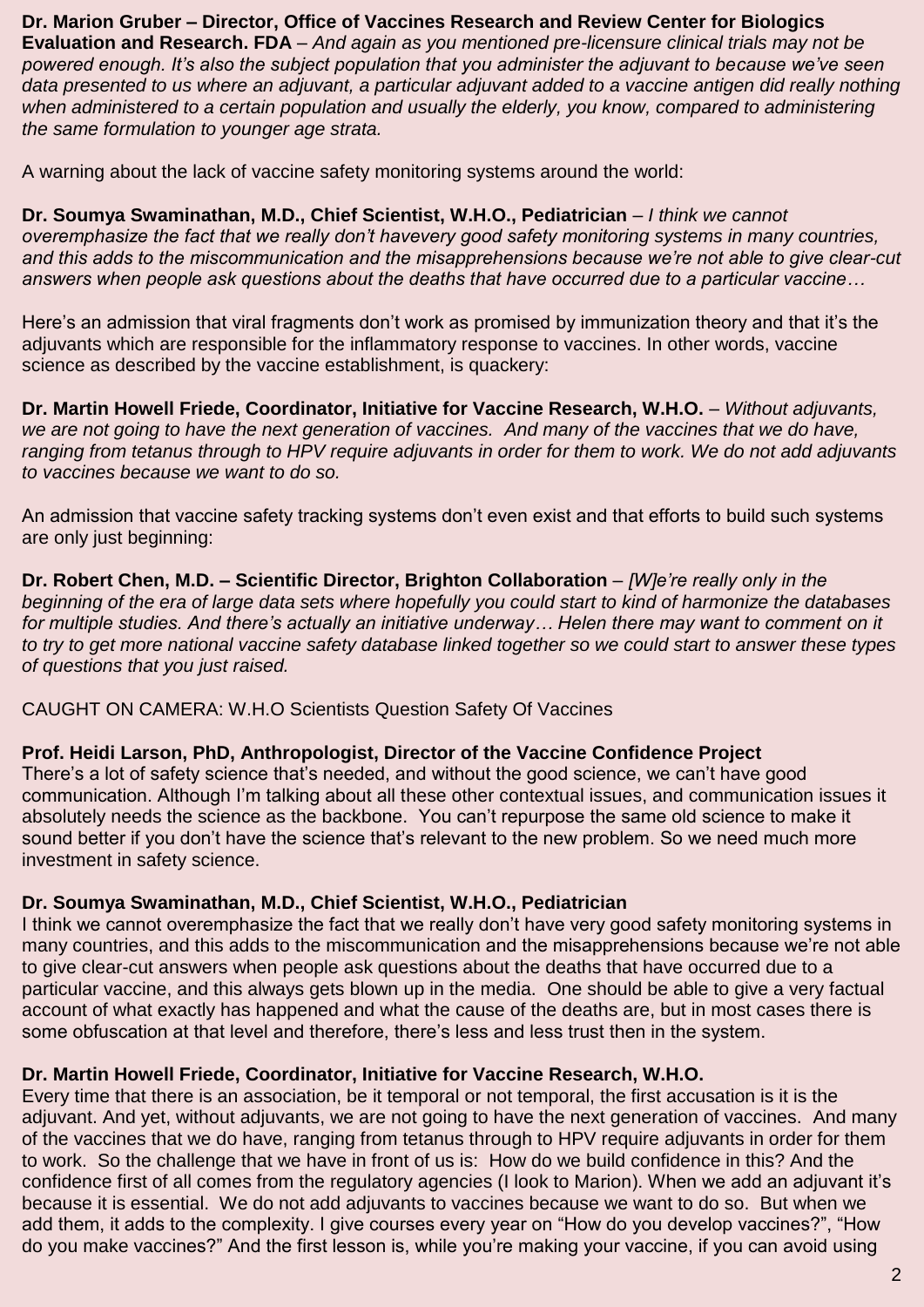an adjuvant, please do so. Lesson two is, if you're going to use an adjuvant, use one that has a history of safety. And lesson three is, if you're not going to do that, think very carefully.

# **Dr. Stephen Evans, Professor of Pharmacoepidemiology**

It seems to me that adjuvants multiply the immunogenicity of the antigens that they are added to, and that is their intention. It seems to me they multiply the reactogenicity in many instances, and therefore it seems to me that it is not unexpected if they multiply the incidence of adverse reactions that are associated with the antigen, but may not have been detected through lack of statistical power in the original studies.

# **Dr. Martin Howell Friede**

You are correct. As we add adjuvants, especially some of the more recent adjuvants, such as the ASO1, saponin-derived adjuvants , we do see increased local reactogenicity. The primary concern, though, usually is systemic adverse events rather than local adverse events. And we tend to get in the Phase II and the Phase III studies quite good data on the local reactogenicity. Those of us in this room that are beyond the age of 50 who have had the pleasure of having the recent shingles vaccine, will know that this does have quite significant local reactogenicity. If you got the vaccine, you know that you got the vaccine. But this is not the major health concern. The major health concern which we are seeing are accusations of long term, long term effects. So to come back to this, I'm going to once again point to the regulators. It comes down to ensuring that we conduct Phase II and the Phase III studies with adequate size and with the appropriate measurement.

### **Dr. David Kaslow, M.D. – V.P., Essential Medicines, Drug Development program PATH Center for Vaccine Innovation and Access (CVIA)**

So in our clinical trials, we are actually using relatively small sample sizes, and when we do that we're at risk of tyranny of small numbers, which is, you just need a single case of Wegener's Granulomatosis, and your vaccine has to, solve Walt's, How do you prove a null Hypothesis? …And it takes years and years to try to figure that out. It's a real conundrum, right? Getting the right size, dealing with the tyranny of small numbers, making sure that you can really do it. And so I think one of the things that we really need to invest in are kind of better biomarkers, better mechanistic understanding of how these things work so we can better understand adverse events as they come up.

# **Dr. Marion Gruber – Director, Office of Vaccines Research and Review Center for Biologics Evaluation and Research. FDA**

One of the additional issues that complicates safety evaluation is that if you look at, and you struggle with the length of follow-up that should be adequate in a, let's say a pre-licensure or even post-marketing study if that's even possible. And again as you mentioned pre-licensure clinical trials may not be powered enough. It's also the subject population that you administer the adjuvant to because we've seen data presented to us where an adjuvant, a particular adjuvant added to a vaccine antigen did really nothing when administered to a certain population and usually the elderly, you know, compared to administering the same formulation to younger age strata. So these are things which need to be considered as well and further complicate safety and effectiveness evaluation of adjuvants combined with vaccine antigens.

# **Dr. Bassey Okposen – Program Manager, National Emergency Routine Immunization Coordination Centre (NERICC). Abuja, Nigeria**

I cast back my mind to our situation in Nigeria where at six weeks, ten weeks, fourteen weeks, a child is being given different antigens from different companies, and these vaccines have different adjuvants and different preservatives and so on. Something crosses my mind… is there possibility of these adjuvants, preservatives, cross-reacting amongst themselves? Have there ever been a study on the possibility of cross-reactions on from the past that you can share the experience with us?

# **Dr. Robert Chen, M.D. – Scientific Director, Brighton Collaboration**

Now the only way to tease that out is if you have a large population database like the vaccine safety datalink as well as some of the other national databases that are coming to being worthy. Actual vaccine exposure is trapped down to that level of specificity of who is the manufacturer? What is the lot number? Etc..etc. And there's an initiative to try to make the vaccine label information bar-coded so that it includes that level of information. So that in the future when we do these type of studies, we are able to tease that out. And in order to be – each time you subdivide them, the sample size gets becoming more and more challenging and that's what I said earlier today about that we're really only in the beginning of the era of